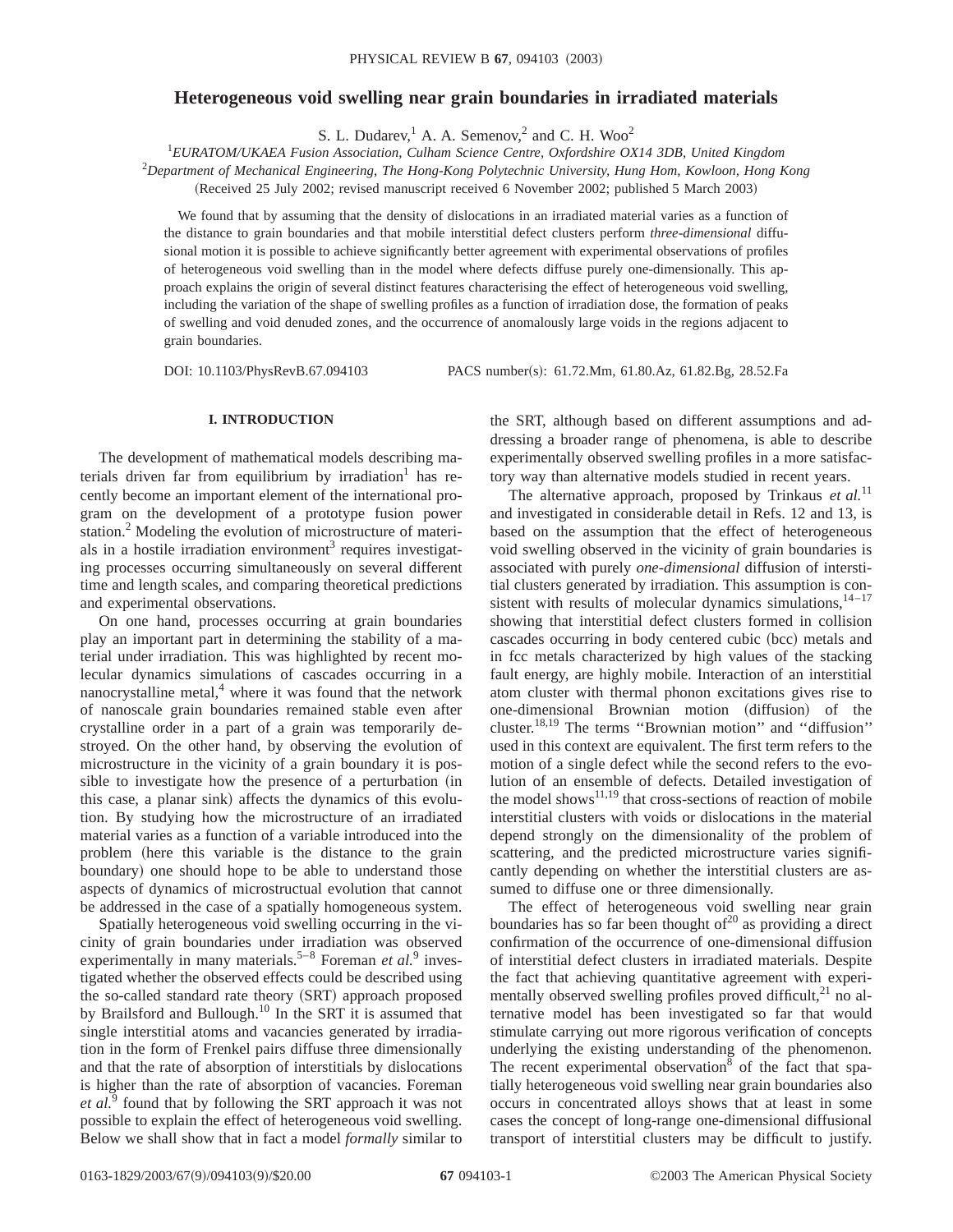Indeed, the presence of compositional disorder in the crystal lattice may have a dramatic effect on the transport of interstitial defects leading to either immobilization of clusters by solute atoms through the attractive long-range elastic interactions or to the three-dimensional percolation mode of motion of clusters<sup>22,23</sup> occurring in the case of repulsive elastic interaction between interstitial clusters and impurities. The tendency toward more three-dimensional diffusion of interstitial clusters in an alloy, as opposed to the purely onedimensional diffusion occurring in a pure crystalline material, was noted in recent molecular dynamics simulations of motion of self-interstitial iron clusters in iron-copper systems. $24,25$ 

The significance of interaction of mobile interstitial atoms with solute atoms and impurities follows from a simple observation that the average distance that a one-dimensionally diffusing interstitial cluster can travel in a lattice does not exceed  $L = (\pi n_i r_0^2)^{-1}$ , where  $n_i$  is the concentration of impurity (solute) atoms and  $r_0$  is the effective range of elastic interaction between a mobile cluster and a solute atom. For example, in the case of a  $99.99\%$  pure material (the  $0.01\%$ ) concentration of helium, sodium, *and* magnesium impurities results from transmutation reactions in the initially 99.9999% pure aluminum irradiated by 600-MeV protons to the dose of 1 dpa<sup>6</sup>), where  $n_i \sim 10^{19}$  cm<sup>-3</sup>, we find that *L*  $\approx$  1.3×10<sup>-5</sup> cm for the fairly modest choice  $r_0$ ~0.5 nm. This value of *L* is between one and two orders of magnitude smaller than the spatial scale  $(10^{-4} - 10^{-3}$  cm) characterising the effect of heterogeneous void swelling near grain boundaries in irradiated materials.

This analysis has stimulated the study described below where we found that better agreement with experimental observations can be achieved by using a model that is formally very similar to the rate theory approach.<sup>10,26,27</sup> The model does not require going beyond the assumption that radiation defects (this includes both single interstitials and interstitial atom clusters) perform three-dimensional diffusion. We note that this assumption *does not* contradict molecular dynamics simulations $1^{4-17}$  showing the occurrence of one-dimensional motion of defect clusters in pure materials on short time and length scales. The three-dimensional diffusion referred to in the model described below occurs on the submicron scale and results from the interaction of interstitial clusters with impurities and solute atoms giving rise to frequent random changes of the direction of the Burgers vector of diffusing clusters.22,23 Golubov *et al.*<sup>12</sup> gave a detailed analysis of features of microstructural evolution of a spatially homogeneous material that may result from constantly occurring changes in the direction of one-dimensional diffusion of interstitial clusters. The interesting aspect of our model is that, in agreement with experimental observations, we *do not* assume that the density of dislocations is a quantity independent of the distance to the grain boundary. Instead, we take it as a continuous monotonic function that vanishes at the grain boundary and reaches its asymptotic bulk value at some distance away from the boundary. The fact that "... few dislocations occur in the cavity denuded zone . . . '' was noted by Foreman *et al.*<sup>9</sup> [a similar observation was also reported in Ref. 6 where it was noted that ''... practically no dislocations (loops or line segments) were observed in the cavity denuded zone along the grain boundaries  $\dots$ "] but the conclusions drawn from the treatment developed in Ref. 9 do not agree with the solution given below.

The origin of variation of the dislocation density near grain boundaries may be either associated with elastic forces acting between a dislocation and a grain boundary<sup>28</sup> or with kinetic processes (e.g., fluctuations of the shape of dislocation lines giving rise to their attachment to grain boundaries during annealing, $29$  or with emission and absorption of dislocations by grain boundaries $30,31$ . The occurrence of a dislocation denuded zone also correlates well with dislocation dynamics simulations showing that interacting dislocations have the tendency toward forming network structures on the micron scale. $32$  We note that the development of spatially heterogeneous microstructure can also occur as a result of instabilities developing in the material under irradiation.<sup>33,34</sup> In our phenomenological model we do not address the dislocation dynamics aspect of the problem and instead take the profile of the density of dislocations as an arbitrary monotonic function, the shape of which may depend both on the type of the material and on the history of preparation of specimens before irradiation.

### **II. MODEL AND ITS SOLUTION**

In this section we investigate solutions of self-consistent equations describing the evolution of concentrations of vacancies and interstitial atoms, and also the nucleation and growth of voids, in the vicinity of a grain boundary in the presence of a spatially inhomogeneous distribution of dislocations. In our model we treat vacancies and interstitial type defects (i.e., both single interstitials and self-interstitial clusters) as three-dimensionally diffusing objects. We assume that a planar grain boundary is situated at  $x=0$  [i.e., that the plane of the grain boundary coincides with the  $(y, z)$  plane and that concentrations  $c_v(x,t)$  and  $c_i(x,t)$  of vacancies and interstitial atoms, which are functions of distance *x* from the boundary, satisfy the system of two equations

$$
D_{\alpha} \frac{d^2}{dx^2} c_{\alpha}(x,t) + K - \left[ Z_{\alpha} \rho(x,t) + 4 \pi \int_{t_0}^t \nu(x,\tau) a(x,t,\tau) d\tau \right] D_{\alpha} c_{\alpha}(x,t) = 0, \quad (1)
$$

where index  $\alpha$  refers to either vacancies ( $\alpha = v$ ) or interstitial type defects  $(\alpha=i)$ . Note that in this equation  $c_i(x,t)$ does not refer to the concentration of *individual* interstitial atoms. Instead,  $c_i(x,t)$  represents the effective concentration of interstitial atoms that diffuse in the lattice both individually (as single interstitial defects) and collectively (as interstitial clusters). In Eq.  $(1)$  *K* is the effective (inclusive of intra-cascade recombination) rate of generation of both types of defects,  $D<sub>v</sub>$  and  $D<sub>i</sub>$  are the effective diffusion coefficients  $(in the case of interstitial defects  $D_i$  is a parameter that de$ scribes both the ''conventional'' three-dimensional diffusion of single interstitial defects and the ''forced'' threedimensional diffusion of clusters of interstitial atoms result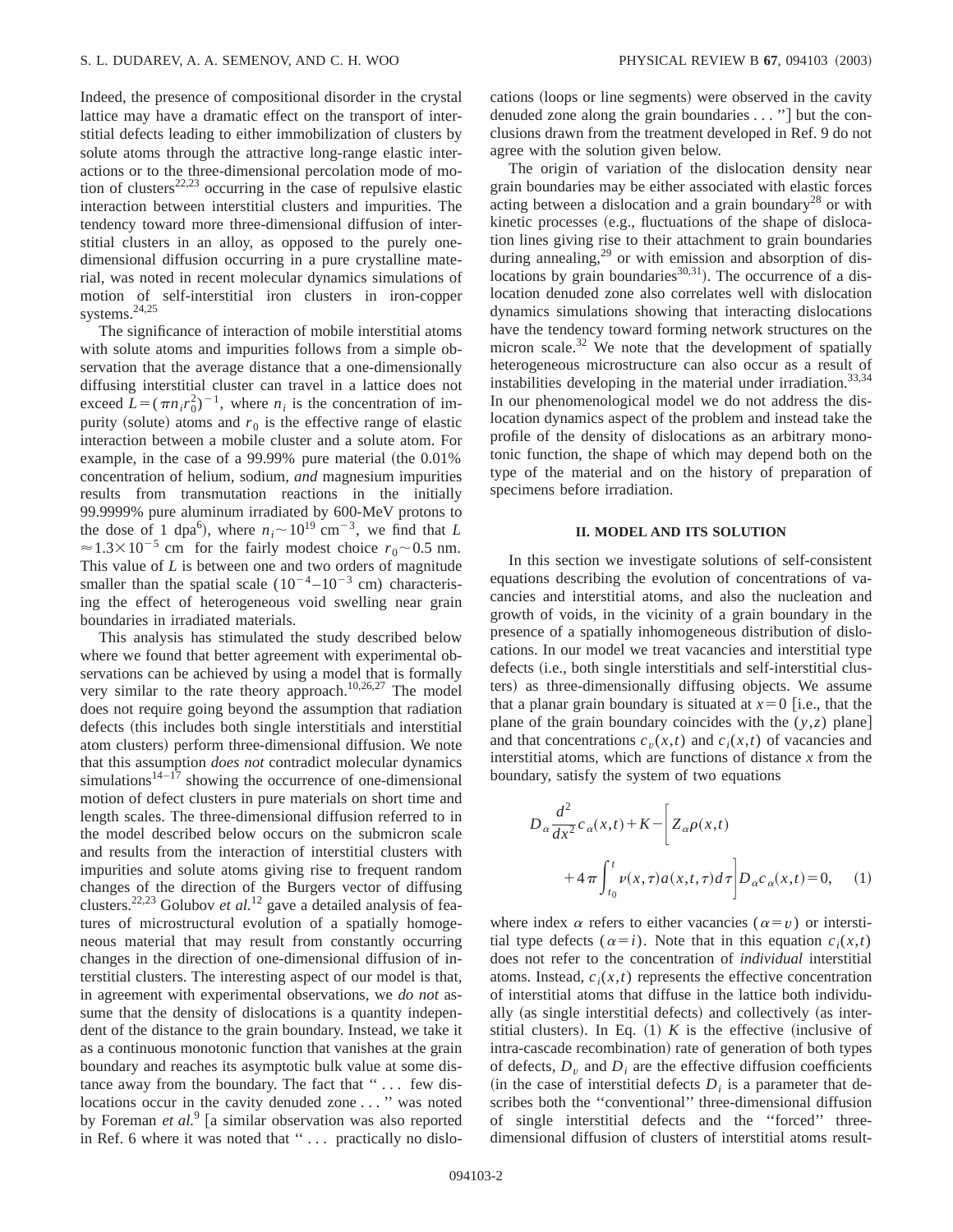ing from the interaction of clusters with solute atoms) and  $\rho(x,t)$  is the density of dislocation lines. The term in square brackets describes spatial distribution of sink strengths, where  $\nu(x, \tau)$  is the void nucleation rate,  $\tau$  is the nucleation time and  $a(x,t,\tau)$  is the radius of a void nucleated at time  $\tau$ at distance  $x$  from the grain boundary. The integration over  $\tau$ is performed over the interval of time between the incubation time  $t_0$  (which is the time required to start nucleating the voids) and the moment of observation *t*.  $Z_i$  and  $Z_v$  are the dislocation bias factors.<sup>10,27</sup> These factors describe the fact that, due to the larger formation volume of an interstitial atom defect and the resulting larger energy of its elastic interaction with a dislocation, the rate of absorption of mobile interstitials by edge dislocations is higher than the rate of absorption of vacancies. The fact that  $Z_i \geq Z_i$  gives rise to the positive net flux of vacancies  $D_v c_v - D_i c_i > 0$  to voids and leads to their nucleation and growth. Dislocation bias factors are effective parameters that enter Eqs.  $(1)$  only in the form of the product  $Z_{\alpha}\rho(x,t)$ . For convenience we normalize the value of  $Z<sub>v</sub>$  to 1. Profiles of concentration of vacancies and interstitial defects considered as a function of time *t* are assumed to follow adiabatically the time dependence of the density of voids and dislocation lines. The grain boundary is treated as a perfect sink for both vacancies and interstitial atoms giving rise to the homogeneous boundary condition  $c_v(0,t)=0$  and  $c_i(0,t)=0$ . We assume that the grain boundary does not migrate under irradiation, although in some cases migration may occur.<sup>35</sup> Equations  $(1)$  do not take into account the recombination of migrating vacancies and interstitial defects. This approximation is valid in the limit of low dose rates (i.e., in the limit where  $K$  is small), where the terms that are quadratic in *K* may be neglected.

The growth of a void situated at a distance *x* from the grain boundary and nucleated at time  $t=\tau$  is described by the equation

$$
\frac{da^2(x,t,\tau)}{dt} = 2\Theta(t-\tau)[D_v c_v(x,t) - D_i c_i(x,t)], \quad (2)
$$

where  $\Theta(t-\tau)=1$  for  $t > \tau$  and  $\Theta(t-\tau)=0$  for  $t < \tau$ . This formula is equivalent to the conventional equation describing the growth of a void due to the attachment and detachment of three-dimensionally diffusing radiation defects to the surface of the void [see, e.g., Eq.  $(8.29)$  of Ref. 27 or Eq.  $(5)$  of Ref.  $13$  ;

$$
\frac{da(x,t,\tau)}{dt} = \Theta(t-\tau)[D_v c_v(x,t) - D_i c_i(x,t)]/a(x,t,\tau).
$$

This latter equation is less convenient for carrying out numerical integration than Eq.  $(2)$ .

In some simple cases Eqs.  $(1)$  can be solved analytically. Unfortunately, these simplified solutions do not describe actual experimental observations. We therefore need to develop a numerical procedure suitable for finding solutions of Eqs. (1) in the case where  $\rho(x)$  is an arbitrary monotonic function of the distance *x* between a given point and the grain boundary. The requirement that the numerical procedure should retain stability in the limit of large *x* proves to be very significant, since in the limit  $x \rightarrow \infty$  the two linearly independent solutions of Eqs. (1) have the form  $c_a \sim \exp(\pm \sqrt{\rho Z_a x})$ , and the presence of the exponentially growing term gives rise to instabilities similar to those known in the treatment of reflection of waves from the surface of an absorbing medium.<sup>36</sup>

To solve Eqs. (1), we define a function  $\Pi(x) = D_{\alpha} c_{\alpha}(x,t)$ and the spatial distribution of sink strengths  $\Omega^2(x)$  $= Z_{\alpha}\rho(x,t) + 4\pi\int_{t_0}^t \nu(x,\tau) a(x,t,\tau) d\tau$ . Function  $\Pi(x)$  satisfies the equation

$$
\frac{d^2}{dx^2}\Pi(x) - \Omega^2(x)\Pi(x) = -K.
$$
 (3)

In the case  $K=0$  this equation has two linearly independent solutions  $\Pi_+(x)$  and  $\Pi_-(x)$  satisfying asymptotic conditions  $\Pi_{\pm}(x) \sim \exp(\mp \Omega_{\infty}x)$ , where  $\Omega_{\infty} = \lim_{x \to \infty} |\Omega(x)|$ . Solution  $\Pi_+(x)$  is regular in the limit  $x \to \infty$  and  $\Pi_-(x)$  diverges in this limit. The Wronskian  $W(x) = \prod_{x=0}^{\infty} I(x)$  $\left[d\Pi_+(x)/dx\right]-\Pi_+(x)\left[d\Pi_-(x)/dx\right]$  of these two solutions is a quantity that is independent of *x* for any continuous distribution of sink strengths  $\Omega^2(x)$ . Indeed, by differentiating  $W(x)$  we find that

$$
\frac{d}{dx}W(x) = \left[\frac{d^2}{dx^2}\Pi_+(x)\right]\Pi_-(x) - \left[\frac{d^2}{dx^2}\Pi_-(x)\right]\Pi_+(x) \n= \Omega^2(x)\Pi_+(x)\Pi_-(x) - \Omega^2(x)\Pi_-(x)\Pi_+(x) = 0,
$$

and this proves that  $W(x) =$ const for any continuous function  $\Omega^2(x)$ .

We now consider a solution of the *inhomogeneous* equation  $(3)$ . Using the above property of the Wronskian, we observe that the following combination of solutions  $\Pi_+(x)$ and  $\Pi(x)$  of the *homogeneous* equation (3)

$$
\Pi(x) = -\frac{\Pi_{-}(0)}{\Pi_{+}(0)} \Pi_{+}(x) \int_{0}^{\infty} \Pi_{+}(x') dx' \n+ \Pi_{+}(x) \int_{0}^{x} \Pi_{-}(x') dx' + \Pi_{-}(x) \int_{x}^{\infty} \Pi_{+}(x') dx',
$$
\n(4)

satisfies the necessary boundary condition  $\overline{\Pi}(0)=0$ . Furthermore, by substituting this solution into Eq.  $(3)$  we find that  $d^2 \tilde{\Pi}(x)/dx^2 - \Omega^2(x)\tilde{\Pi}(x) = W(x)$ . Taking into account the fact that  $W(x) =$ const we see that Eq. (3) can be satisfied if we choose the normalization of functions  $\Pi_+(x)$  and  $\Pi(x)$  in such a way that  $W(x) = -K$ .

The two solutions  $\Pi_+(x)$  and  $\Pi_-(x)$  of the homogeneous equation  $(3)$  required in order to construct  $(4)$  can be found by using the R-matrix algorithm, $36$  which is described in detail in Appendix A. This completes the formal mathematical procedure that we now apply to finding profiles of concentration of interstitial atoms and vacancies in the vicinity of a grain boundary in the presence of inhomogeneously distributed dislocations.

Figures 1 and 2 show profiles of concentration calculated using the method described above for a steplike (see Fig. 1) and for an arbitrary continuous (see Fig. 2) distribution of the density of dislocations. These figures show that changes in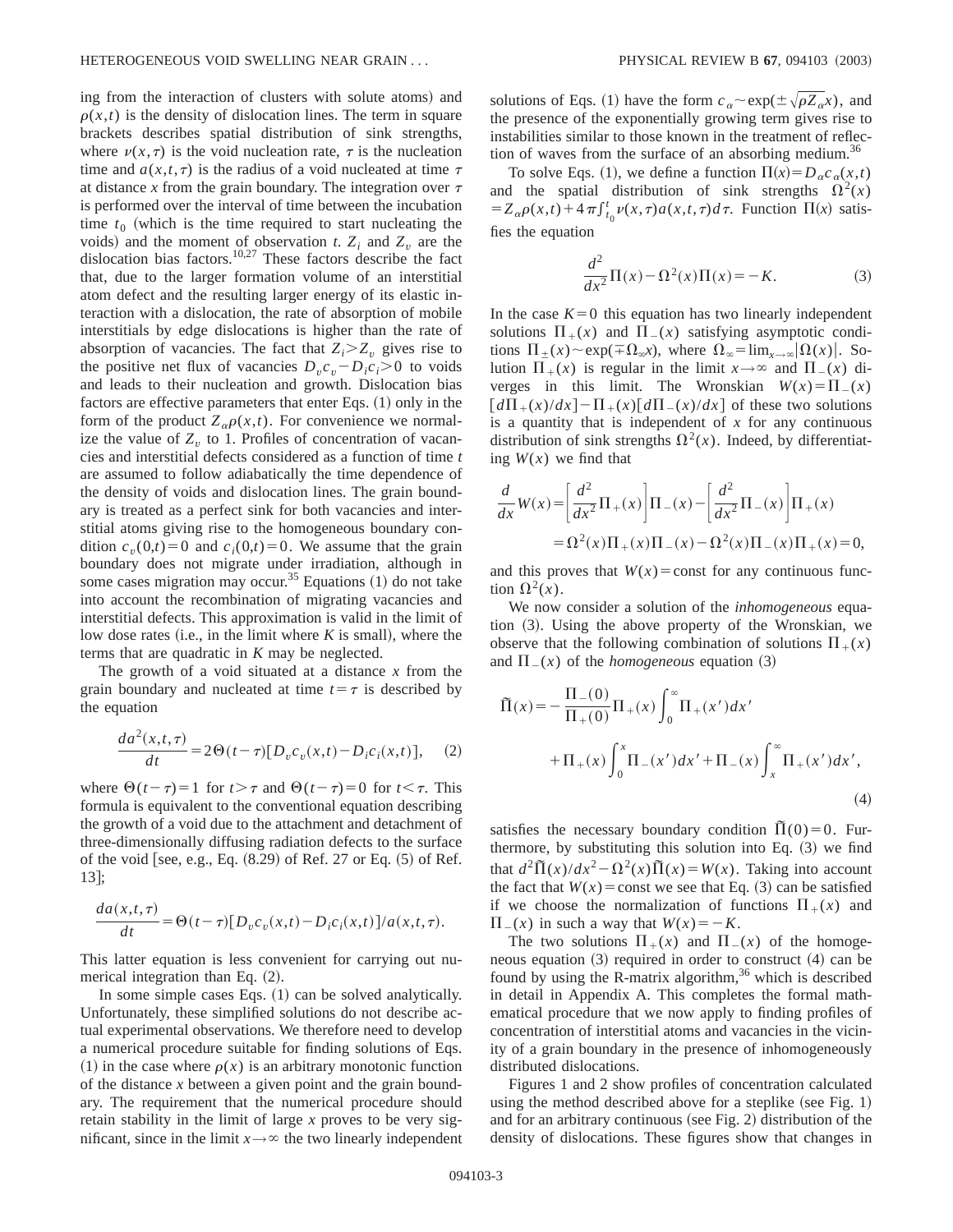

FIG. 1. Solutions of Eqs.  $(1)$  found numerically using the *R*-matrix method described in Appendix A for a steplike distribution of the density of dislocations  $\rho(x)$ . The profile of net flux of vacancies to voids  $D_v c_v(x) - D_i c_i(x)$  shown in this figure is indistinguishable from that found by an analytical calculation described in Appendix B. Bias factors used in the calculation are  $Z_i = 1.22$  and  $Z<sub>v</sub>=1.0$ . The relatively high value of the bias factor  $Z<sub>i</sub>$  reflects the fact that in this model we consider the three-dimensional diffusion of interstitial *clusters* that interact with dislocations stronger than single interstitial atoms (Ref. 12). The dose rate  $K$  equals 5 dpa/ year.

the shape of the profile of the density of dislocations  $\rho(x)$ affect the profiles of concentration of mobile vacancies and interstitial defects. In the case of a step-like profile  $\rho(x)$ shown in Fig. 1 the net flux of vacancies to voids varies linearly as a function of *x* in the dislocation-free zone. This agrees with the analytical solution of the problem given in Appendix B. On the other hand, in the case where  $\rho(x)$  is a smooth monotonic function of variable  $x$  (see Fig. 2), the shape of the net vacancy flux profile depends on the distribution of the density of dislocations in a more complex way, which is difficult to describe using analytical approximations.

Further study of kinetics of inhomogeneous swelling requires introducing a model describing the nucleation and growth of voids. Experimental data discussed in previous publications<sup>9,13,21</sup> refer to the interval of relatively low irradiation doses where voids continue to nucleate over the entire period of observations. The experimental data described in Ref. 9 show that the visible volume concentration of voids increases approximately linearly with the irradiation dose. This suggests that in this interval of irradiation doses nucleation is almost unaffected by the presence of existing voids. Moreover, since the observed nucleation rate remains relatively high over the interval of doses studied experimentally, we can assume that thermal emission of vacancies from



FIG. 2. Solutions of Eqs.  $(1)$  found numerically using the R-matrix method described in Appendix A for a smooth but otherwise arbitrarily chosen distribution of the density of dislocations  $\rho(x)$ . The asymptotic bulk value of the density of dislocation lines, the bias factors and the dose rate remain the same as those shown in Fig. 1. Note that the maximum value of function  $D_{v}c_{v} - D_{i}c_{i}$ shown in this figure is greater than the maximum value of the same function calculated for a step-like distribution of the density of dislocations shown in Fig. 1.

voids does not significantly influence the nucleation process or, in other words, the critical radius of voids remains small. In this case we may treat the process of nucleation of voids as diffusion of the population of voids in the *size* space, where nucleation and growth is driven by the net flux of vacancies to voids  $D_v c_v - D_i c_i$  competing against random fluctuations of fluxes of vacancies and interstitials. Taking into account the fact that the amplitude of fluctuations of fluxes of point defects is proportional to  $D_v c_v + D_i c_i$  (see Ref. 37 for more details), we find that the rate of nucleation of voids is given by  $38$ 

$$
\nu(x,t) = \mathcal{R}K \frac{D_v c_v(x,t) - D_i c_i(x,t)}{D_v c_v(x,t) + D_i c_i(x,t)}, \quad t > t_0,
$$
 (5)

where  $R$  is a rate factor that remains constant over the interval of irradiation doses studied experimentally. We now investigate self-consistent solutions of Eqs.  $(1)$ ,  $(2)$ ,  $(4)$ , and ~5!, and study the evolution of the spatially inhomogeneous distribution of voids nucleating and growing in the vicinity of a grain boundary.

#### **III. RESULTS AND DISCUSSION**

We start by summarising the experimental findings. There are several significant features characterising the phenomenon of heterogeneous void swelling that a suitable theoret-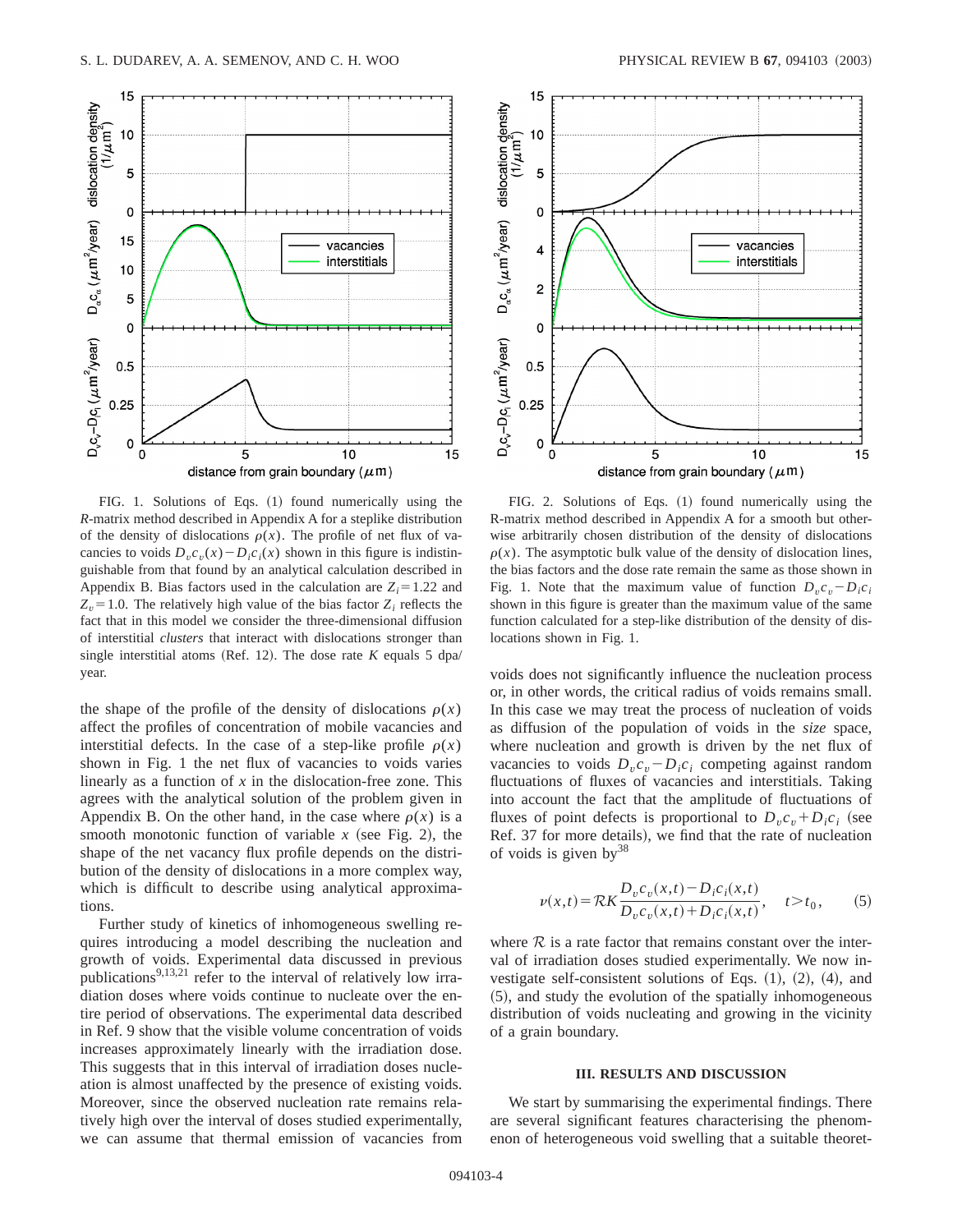

FIG. 3. Density of voids evaluated self-consistently using Eqs.  $(1)$ ,  $(4)$ , and  $(5)$  for  $\mathcal{R} = 10^3$  micron<sup>-3</sup> dpa<sup>-1</sup>. Profiles shown in this figure were calculated for the three values of the irradiation dose corresponding to experimental data given by Foreman *et al.* in Ref. 9. The density of voids drops by more than an order of magnitude in the region adjacent to the grain boundary resulting in the formation of a void denuded zone. Dislocation bias parameters used in the calculations are  $Z_i = 1.22$  and  $Z_v = 1.0$ . Boxes represent void densities measured experimentally.

ical model should be able to address. They are  $(i)$  the relatively large spatial scale of void swelling profiles, (ii) the occurrence of void denuded zones in the regions adjacent to grain boundaries (see for example Fig. 3 of Ref. 6), (iii) the nearly symmetric shape of void swelling peaks (this point is particularly difficult to address using the existing models<sup>21</sup>), and (iv) the origin of rare but unusually large voids often observed near grain boundaries in the void denuded zones (these large voids can be clearly seen in Fig. 3 of Ref. 5, and in Fig. 3 of Ref. 6). We should also note that in some cases peaks of void swelling were not observed at all<sup>39</sup> and the spatial scale characterizing the effect was fairly small.

We begin by arguing that the assumption that the density of dislocation lines can be approximated by a function independent of the distance to the grain boundary (this approximation was adopted in a recent study<sup>40</sup>) does not represent the best possible starting point for the treatment of the problem. Indeed, the presence of image forces acting between a grain boundary and a dislocation (see Ref. 28 for a comprehensive review of the subject) should inevitably lead to the formation of zones *denuded of dislocations* (not voids yet) in the vicinity of grain boundaries in well annealed materials. This conclusion does not depend on whether the interaction is attractive or repulsive, since in the first case the dislocations will be absorbed by the grain boundary while in the second case they will pushed away from the boundary in the interior region of the grain. Note also that the weakness of elastic forces acting between a dislocation and a grain boundary is compensated for by the very long time available during the annealing process for the development of the microstructure (the experimental data described in Ref. 9 were obtained using well annealed samples, and the authors of Refs. 9 and 6 confirmed that only few dislocations were observed in the cavity denuded zone). Fluctuations of the shape of dislocation lines at high temperatures should also lead to the formation of zones free from dislocations as a result of

attachment of dislocations to grain boundaries.<sup>29</sup> It is therefore natural to treat the problem of void swelling starting from a monotonic profile of the density of dislocations  $\rho(x)$ , where function  $\rho(x)$  vanishes at  $x=0$  and where  $\rho(x)$ reaches its asymptotic bulk value at a certain distance away from the grain boundary. It is also reasonable to assume that the overall density of dislocation lines should increase under irradiation as a result of growth of dislocation loops. Also, it is likely that the climb of dislocations should give rise to dislocations propagating from the interior region of the grain towards grain boundaries during irradiation.

Following these arguments, we approximate the density of dislocation lines by a simple analytical formula (in qualitative terms the results reported below are not sensitive to the particular choice of the shape of this profile)

$$
\rho(x,t) = \rho_0(t) \frac{\exp(-w/x)}{1 + \exp[-(x - x_0(t))/w]},
$$
\n(6)

where  $\rho_0(t)$  and  $x_0(t)$  are assumed to vary slowly as a function of irradiation time. The function given by Eq.  $(6)$  vanishes in the limit  $x \rightarrow 0$  and reaches its bulk asymptotic value  $\rho(x) \rightarrow \rho_0(t)$  in the limit  $x \rightarrow \infty$ . The irradiation time *t* is related to the dose  $\phi$  *via*  $\phi = Kt$ .

Figure 3 shows the distribution of the volume density of voids calculated for the three values of irradiation dose for which experimentally observed values were reported in Ref. 9. The incubation dose  $\phi_0$  corresponding to the onset of void growth  $t_0$  is assumed to be equal to 0.08 dpa. Values of the density of voids at swelling peaks observed experimentally were  $N_v^{(\phi=0.13dp_a)} = 5.5 \text{ micron}^{-3}$ ,  $N_v^{(\phi=0.26dp_a)}$ = 16 micron<sup>-3</sup>, and  $N_v^{(\phi=0.65dp)} = 30$  micron<sup>-3</sup>. These values agree reasonably well with the calculated values  $N_v^{(\phi=0.13dp_a)}$  = 3 micron<sup>-3</sup>,  $N_v^{(\phi=0.26dp_a)}$  = 10 micron<sup>-3</sup>, and  $N_v^{(\phi=0.65dp_a)}$  = 28 micron<sup>-3</sup>, representing void densities at distances corresponding to peaks of void swelling profiles discussed below.

Profiles of the density of dislocations  $[Eq. (6)]$  are assumed to evolve with irradiation dose as shown in Fig. 4. Given the overall functional form of the dislocation density profile [Eq.  $(6)$ ], the parameters  $x_0$ , *w* and the rate of increase of the asymptotic bulk density of dislocations  $\rho_0(t)$ have been chosen to reproduce the experimentally observed profiles of void swelling shown in Fig. 5. Other choices of input parameters of the model give rise to profiles qualitatively similar to those shown in Fig 5. Here, void swelling was calculated by using Eqs.  $(2)$  and  $(5)$ , where the concentrations  $c_v$  and  $c_i$  were evaluated self-consistently via Eqs. ~1!. The comparison of calculated and observed profiles shows that by using the present model it is possible to achieve good agreement with experiment both in terms of the shape of the profiles and also in terms of the calculated and observed values of void swelling in the interior region of the grain. None of this was possible within the framework of models considered previously.11,21

Note that profiles shown in Fig. 4 and representing the variation of the density of dislocations as a function of the distance to the grain boundary agree reasonably well with experimental measurements (The authors are grateful to Pro-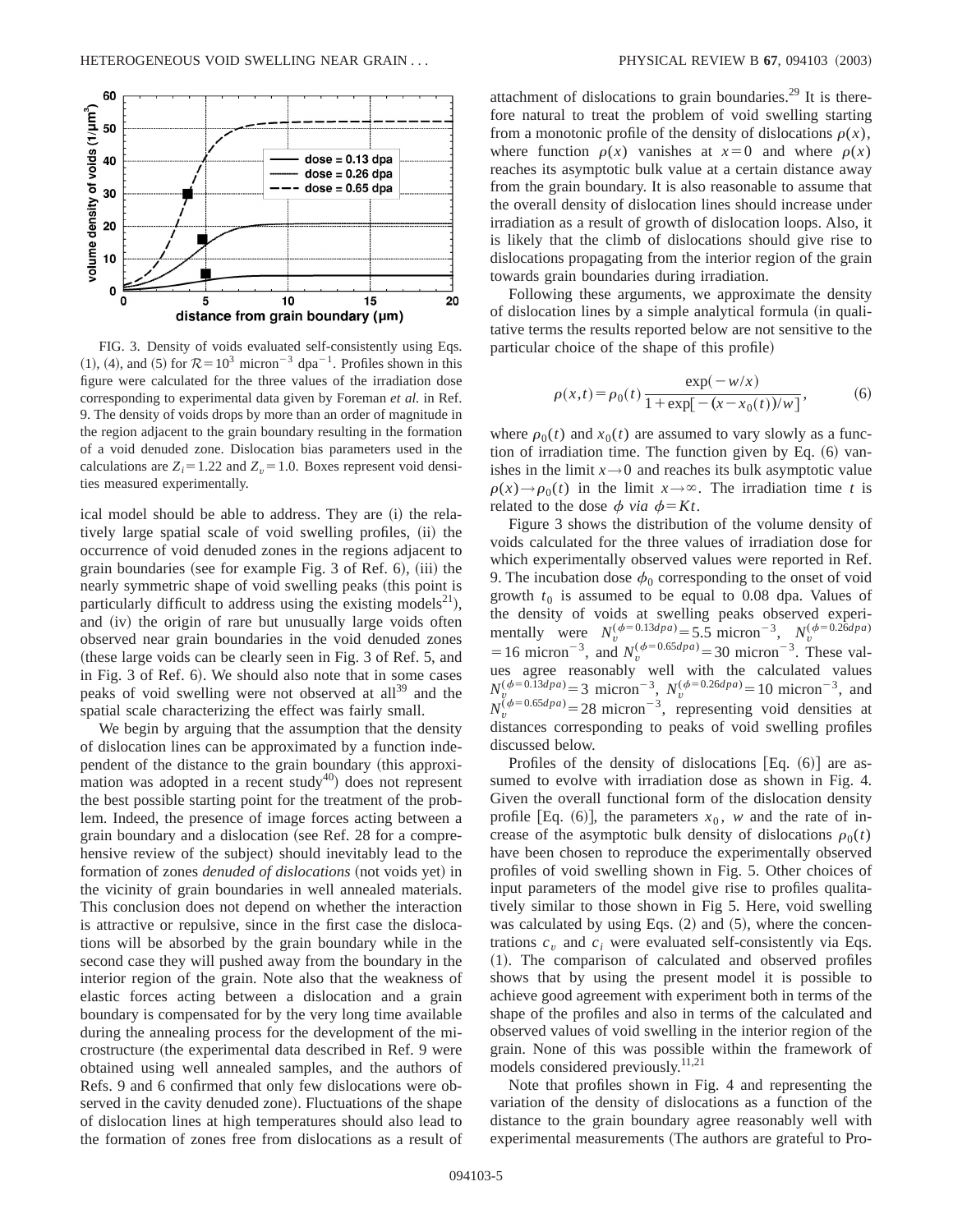

FIG. 4. Snapshots of profiles of the density of dislocation lines used in the study of solutions of Eqs.  $(1)$ . The profiles are described by analytical expression  $(6)$ , where the width of the transition region *w*, the distance between the centre of the transition region  $x_0$ and the grain boundary, and the asymptotic bulk value of the dislocation density  $\rho_0$  were assumed to vary slowly as a function of the irradiation dose. Note that the density of dislocations shown in this figure represents an effective parameter consistent with the choice of normalization of the bias factor  $Z_v = 1$ . Other possible choice of values of bias factors will require simple re-scaling of curves shown in this figure.

fessor M. Victoria for giving us access to these experimental data) reported in Ref. 41. In the case of aluminum irradiated to the dose of 1.1 dpa by 590 MeV protons at  $T=390$  K the observed density of dislocations was found to be  $\rho_0 = 7.0$  $\times$ 10<sup>13</sup> m<sup>-2</sup>, which is equal to  $\rho_0$ =70 micron<sup>-2</sup>. This value compares very well with the value of  $\rho_0(t) = 125$  micron<sup>-2</sup> corresponding to  $\phi$ =0.65 dpa found using our model. Indeed, at higher doses the density of dislocations does not  $increases$  as rapidly as it does in the limit of small doses [the calculated value of  $\rho_0(t)$  at  $\phi_0=1$  dpa is 140 micron<sup>-2</sup>]. Moreover, we should emphasize that the density of dislocations enters Eqs. (1) only in the form of the product  $\rho Z$ ,



FIG. 5. Profiles of void swelling calculated numerically using self-consistent equations  $(1)$ – $(5)$  for the three values of the total irradiation dose where experimental data are available  $(Ref. 9)$ , and also for a somewhat larger value of the dose illustrating the absence of the immediate saturation of void swelling exhibited by the model. Bias factors used in the calculations are  $Z_i = 1.22$  and  $Z_v = 1.0$ .



FIG. 6. Profiles illustrating the evolution of the average radius of growing voids considered as a function of the distance to the grain boundary. The average radius of the void  $\overline{a}$  is *defined* as  $\overline{a}$  $= (3S_v/4\pi N_v)^{1/3}$ , where  $S_v$  represents the local void swelling and  $N_v$  is the local volume density of voids. By comparing results shown in this figure with those shown in Fig. 3 we find that the density of voids in the region immediately adjacent to the grain boundary is substantially lower than that in the interior of the grain. At the same time the average size of voids growing near the boundary exceeds significantly the average size of voids growing in the interior region of the grain.

where *Z* is the bias factor. In our treatment we choose to normalize the vacancy bias factor to unity  $Z<sub>v</sub> = 1.0$ . In practice the values of bias factors *Z* may vary in the range between 1 and 5  $(Ref. 27)$  (indeed, it is not the absolute value of  $Z_i$  or  $Z_v$  but the ratio  $Z_i/Z_v$  that plays the main part in determining the rate of void swelling) and the choice of normalization  $Z_i = 2.44$  and  $Z_v = 2.0$  would bring the values of  $\rho_0(t)$  used in our model calculation into exact agreement with experimental measurements.

A particularly important feature characterizing the effect of inhomogeneous void swelling is the occurrence of unusually large voids in the void denuded zones adjacent to grain boundaries. The rarely distributed large voids situated very close to grain boundaries can clearly be seen in electron microscope images given in Refs. 5 and 6. None of the models investigated so far was able to explain the very striking observation that the rate of *growth* of voids can be higher in the regions where the *nucleation* of voids is suppressed. Figure 6 shows how this phenomenon can be understood using Eqs. (1). The average radius  $\bar{a}$  of a void is a quantity related the local value of void swelling  $S<sub>v</sub>$  and the local density of voids  $N_v$  via

$$
S_v = \frac{4}{3} \pi N_v \overline{a}^3.
$$

A comparison of profiles shown in Figs. 3 and 5 shows that a substantial part of each swelling peak is situated in the region where the density of voids is low. The fact that values of local swelling remain high in the region where the density of voids is low shows that the average size of voids in this region can be substantially greater than the size of voids growing in the interior of the grain. The occurrence of large voids in the vicinity of grain boundaries is associated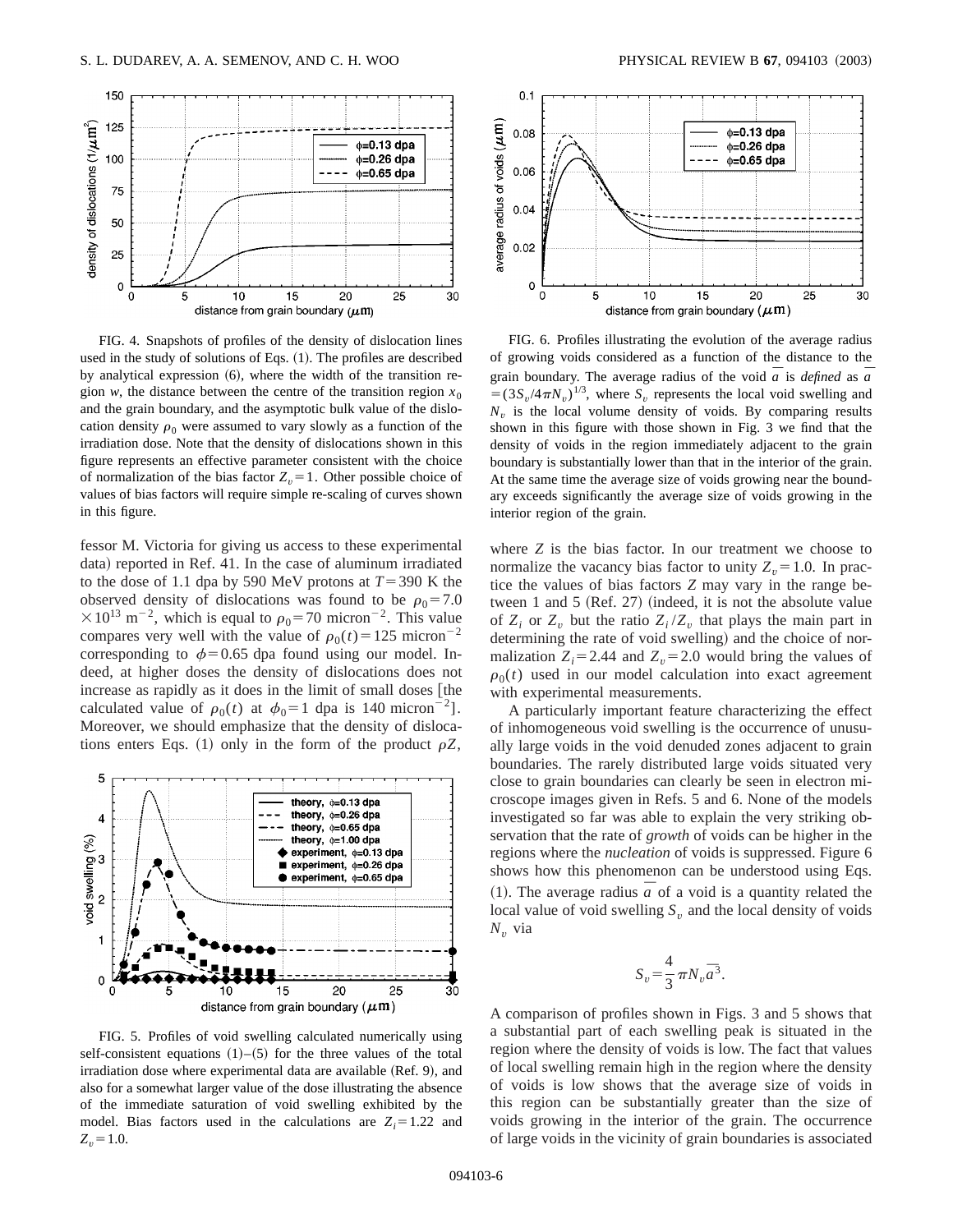

FIG. 7. This figure shows how the net vacancy flux to voids  $D_v c_v - D_i c_i$  varies as a function of distance *x* to the grain boundary and as a function of irradiation dose. The peak of function  $D_v c_v(x) - D_i c_i(x)$  in the vicinity of the grain boundary is associated with low total density of sinks in that region. The gradual drift of the peak of the void size profile towards the grain boundary visible in Fig. 6 is related to the evolution of the profile of the net vacancy flux shown in this figure.

with the low density of sinks in the regions adjacent to the boundaries and the resulting high local values of the net vacancy flux  $D_v c_v - D_i c_i$ . Figure 7 illustrates this point in more detail.

The model considered above makes it possible to comment on cases where the effect of inhomogeneous void swelling near grain boundaries was *not* observed, see, e.g., the case of void swelling under electron irradiation described in Ref. 39. On the one hand, in the model where we assume that interstitial defects perform three-dimensional diffusion, the presence of a *dislocation* denuded zones near grain boundaries prior to irradiation is necessary to explain the formation of the peak of void swelling situated at a certain distance from the grain boundary. In the case where the distribution of the density of dislocations is homogeneous across the grain, no peak of void swelling are expected to occur, and this may explain their absence in experiments described in Ref. 39. There are other even more fundamental reasons that can be responsible for the difference between experimental observations corresponding to cases of electron and neutron/ion (cascade) irradation. It is often assumed that the main difference between the two cases is associated with the fact that electron irradiation produces Frenkel pairs of defects while cascade irradiation generates clusters of defects, and the difference between scenarios of microstructural evolution occurring in the two cases is associated with the occurrence of one-dimensional diffusion of interstitial clusters. A more thorough examination shows that there are other significant differences, namely, (i) the presence of transmutation reactions in the case of neutron irradiation giving rise to the accumulation of helium *and* other impurities in the material,  $42$  (ii) the presence of new mechanisms of nucleation associated with the direct formation of nanovoids in cascades as opposed to nucleation occurring via the sequential accumulation of vacancies in vacancy clusters, and (iii) the difference in the magnitude of the dislocation bias factors (the effective value of the ratio  $Z_i/Z_v$  describing the interaction of mobile interstitial clusters with dislocations may be significantly higher than that characterizing the case of single interstitial atoms<sup>12</sup>). Furthermore, (iv) we should expect that in the case of electron irradiation the high concentration of single interstitial atoms will give rise to the rapid climb of dislocations. In the case of neutron irradiation pinning by interstitial clusters investigated in Refs. 43,44 impedes the motion of dislocations, and the resulting evolution of the dislocation component of the microstructure, as well as void swelling profiles, should be expected to differ significantly from the case where pinning of dislocations by interstitial clusters does not occur.

Results described above show that the conclusion drawn in Ref. 9 regarding the point that a rate theory-type approach assuming the dominance of three-dimensional diffusion of defects could not describe heterogeneous void swelling near grain boundaries, is incomplete. In fact, by using a model formally very similar to the rate theory it is possible to describe experimental observations reasonably well. It is interesting that our conclusion agrees fully with the original formulation of the production bias model (PBM) by Woo and Singh<sup>45,46</sup> who highlighted the significance of segregated coalescence of defects in collision cascades. Both the fact that in our model we use high values of the dislocation bias factor  $Z_i$  and that the expression for the rate of nucleation  $[Eq. (5)]$  was derived<sup>38</sup> using the PBM shows that our results fit squarely into the PBM framework. The fact that here the concept of one-dimensional diffusion of clusters was not used does not come as a surprise since the concept of PBM refers equally to pure materials and alloys, where in the first case the one-dimensional transport of interstitial clusters probably dominates the microstructural evolution while in the latter case the occurrence of long-range one-dimensional transport of interstitial defects is unlikely.

Finally, we would like to note the phenomenological aspect of the study described in this paper. The model proves to be capable of describing the experimentally observed phenomenon of heterogeneous void swelling in a somewhat better and more comprehensive way than other models currently available in the literature. The model shows that the origin of spatially heterogeneous void swelling may be associated with the heterogeneity in the distribution of dislocations near a grain boundary. This shows that the spatial distribution of the dislocation component of microstructure probably plays a determining part in the formation of the distribution of voids. Without a proper investigation of the evolution of the dislocation network it is difficult to draw conclusions about the actual cause of the large-scale spatial inhomogeneity of the void swelling profile in the vicinity of a grain boundary.

### **ACKNOWLEDGMENTS**

This work was performed as a part of a collaborative program on modeling fusion materials sponsored by the International Energy Agency (IEA). We are grateful to R. Bullough, M. Victoria, G. Martin, and F. R. N. Nabarro for discussions and valuable advice, and we thank I. Cook and J. W. Connor for their encouragement and comments. We thank S. Golubov for the discussion that initiated this work, and we are grateful to B. N. Singh and H. Trinkaus for their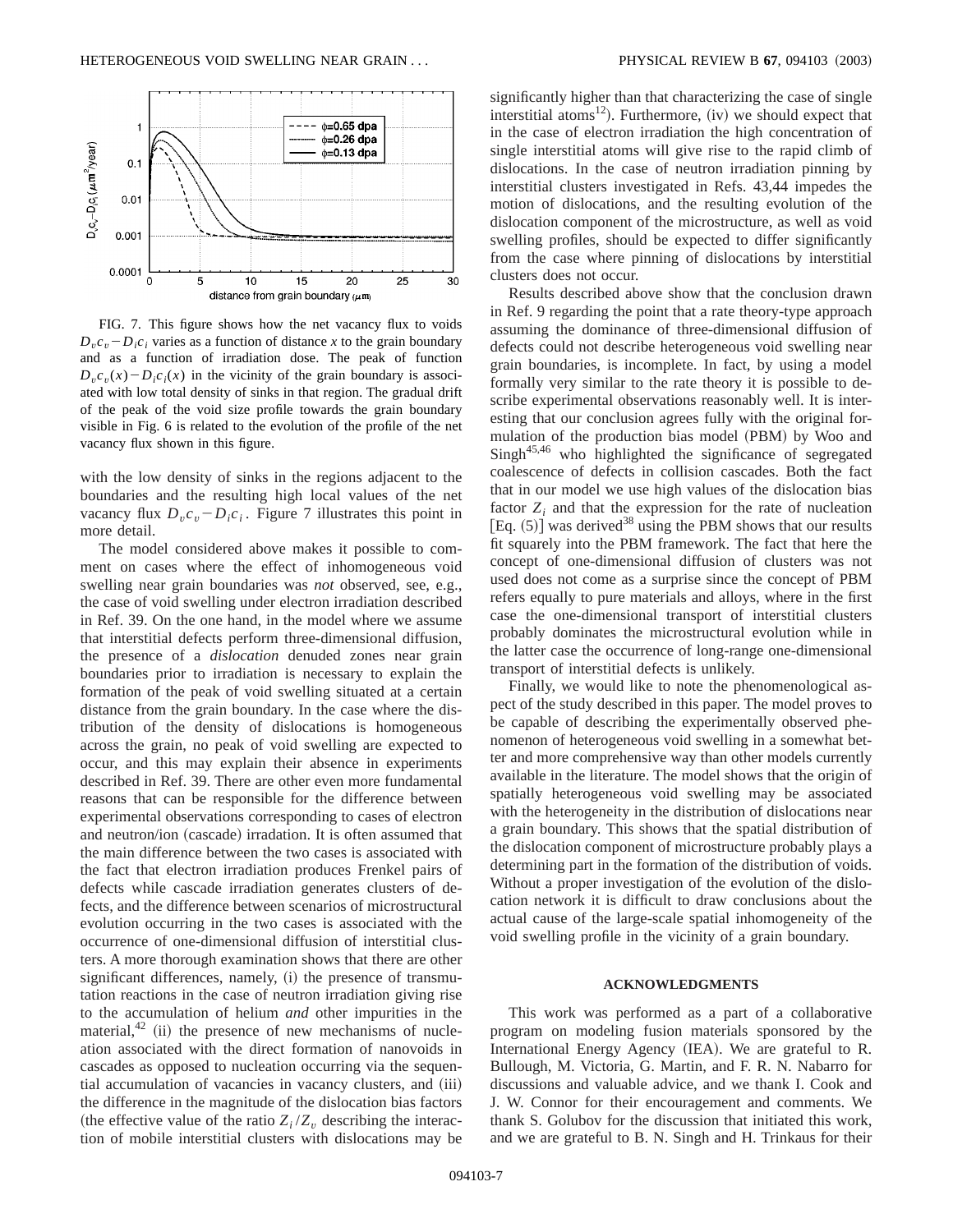interest and criticism. Work at the Hong-Kong Polytechnic University was supported by University Grant Nos. G-T007 and G-T238, and also by grants PolyU 5167/01E and PolyU 5173/01E awarded by the Hong-Kong Research Grant Council. Work at the UKAEA Culham Science Center was funded by the UK Office of Science and Technology and by EURATOM.

#### **APPENDIX A**

In this appendix we describe a numerical approach to solving equations  $(3)$  and  $(4)$ . We assume that we need to find these solutions on an interval  $[0,L]$ , where *L* is sufficiently large, so that  $L\Omega_{\infty} \ge 1$ . We split the entire interval of integration into  $N \ge 1$  slices of equal length  $l = L/N$ . Within each slice function  $\Omega^2(x)$  can be approximated by its value corresponding to the middle of the slice, so that for  $x_i < x$  $\langle x_{i+1} \rangle$  we have

$$
\frac{d^2}{dx^2}\Pi(x) - \Omega_i^2\Pi(x) = 0,
$$
\n(A1)

where  $\Omega_i^2 = \Omega^2([\mathbf{x}_i + \mathbf{x}_{i+1}]/2)$  and  $\mathbf{x}_N = L$ . Function  $\Omega^2(\mathbf{x})$  is now approximated by a discontinuous set of steplike segments. The solution of Eq.  $(A1)$  is a function that is continuous and differentiable everywhere on the interval  $[0,L]$ . Values of the derivative  $d\Pi/dx$  and the solution  $\Pi(x)$  at both sides of every slice  $[x_i, x_{i+1}]$  are related via

$$
\frac{d\Pi(x)}{dx}\bigg|_{x_i} = \cosh(\Omega_i l) \frac{d\Pi(x)}{dx}\bigg|_{x_{i+1}} + \Omega_i \sinh(\Omega_i l) \Pi(x_{i+1}),
$$

$$
\Pi(x_i) = \frac{\sinh(\Omega_i l)}{\Omega_i} \frac{d\Pi}{dx}\bigg|_{x_{i+1}} + \cosh(\Omega_i l)\Pi(x_{i+1}).
$$
 (A2)

Introducing the *R*-matrix by the relation  $R_i = d \ln[\Pi(x)]/dx|_x$ . and using Eqs.  $(A2)$ , we find

$$
R_{i+1} = \frac{\cosh(\Omega_i l) R_i + \Omega_i \sinh(\Omega_i l)}{\cosh(\Omega_i l) + \Omega_i^{-1} \sinh(\Omega_i l) R_i},
$$
(A3)

or, conversely,

$$
R_i = \frac{\cosh(\Omega_i l) R_{i+1} - \Omega_i \sinh(\Omega_i l)}{\cosh(\Omega_i l) - \Omega_i^{-1} \sinh(\Omega_i l) R_{i+1}}.
$$
 (A4)

In the limit  $x \rightarrow \infty$  we retain only the solution that falls off exponentially as a function of coordinate *x*. This corresponds to the boundary condition

$$
R_N = -\Omega_\infty \,. \tag{A5}
$$

Using this boundary condition and Eq.  $(A4)$ , we find values  $R_{N-1}$ ,  $R_{N-2}$ ...  $R_0$ . Solution  $\Pi_+(x)$  that remains regular in the limit  $x \rightarrow \infty$  can now be found recursively as

$$
\Pi_{+}(x_{i+1}) = [\cosh(\Omega_{i}l) - \Omega_{i}^{-1}\sinh(\Omega_{i}l)R_{i+1}]^{-1}\Pi_{+}(x_{i}).
$$
\n(A6)

Boundary condition for  $\Pi_+(x)$  at  $x=0$  is  $\Pi_+(0)=1$ .

Finding solution  $\Pi(x)$  is somewhat more difficult. We choose the boundary condition on the *derivative* of  $\Pi(x)$  at  $x=0$  in the form *d* ln $[\Pi_-(x)]/dx|_{x=0} = -R_0$ , where  $R_0$  equals the boundary value of the *R*-matrix found previously from Eqs.  $(A4)$  and  $(A5)$ . We now impose the requirement following from Eq. (4) that the Wronskian of solutions  $\Pi(x)$  and  $\Pi_+(x)$  must be equal to  $-K$ . We write

$$
\Pi_{-}(0) \frac{d\Pi_{+}(x)}{dx}\bigg|_{x=0} - \Pi_{+}(0) \frac{d\Pi_{-}(x)}{dx}\bigg|_{x=0} = -K. \quad (A7)
$$

Taking into account that  $\Pi_{+}(0)=1$ , from (A7) we find the boundary condition on  $\Pi(x)$ 

$$
\Pi_{-}(0) = K[d \ln[\Pi_{-}(x)]/dx|_{x=0} - d \ln[\Pi_{+}(x)]/dx|_{x=0}]^{-1}.
$$
\n(A8)

Now values  $\Pi_-(x_1)$ ,  $\Pi_-(x_2)$ , ...,  $\Pi_-(x_N)$  can be found using Eq.  $(A6)$ . Finally, we write solution  $(4)$  in the form

$$
\tilde{\Pi}(x) = -\frac{\Pi_{-}(0)}{\Pi_{+}(0)} \Pi_{+}(x) \int_{0}^{\infty} \Pi_{+}(x') dx' + \Pi_{+}(x) \Pi_{-}(x)
$$
\n
$$
\times \left( \int_{0}^{x} \frac{\Pi_{-}(x')}{\Pi_{-}(x)} dx' + \int_{x}^{\infty} \frac{\Pi_{+}(x')}{\Pi_{+}(x)} dx' \right), \tag{A9}
$$

that contains no exponentially divergent terms and provides a convenient numerical representation of function  $\overline{\Pi}(x)$ .

#### **APPENDIX B**

In the case of a steplike distribution of the density of dislocations equation  $(3)$  has the form

$$
\frac{d^2}{dx^2}\Pi(x) + K - \rho Z\Pi(x)\Theta(x - x_0) = 0.
$$
 (B1)

In the interval  $0 \le x \le x_0$  this equation has solution  $\Pi(x)$  $= -Kx^2/2 + Ax + B$ . For  $x > x_0$  the solution is  $\Pi(x)$  $= (K/Z\rho) + C \exp(-\sqrt{\rho Z}x)$ . Using the boundary condition  $\Pi(0)=0$  we find that  $B=0$ . Conditions of continuity of the solution and its first derivative at  $x = x_0$  give rise to two more equations, using which it is possible to find constants *A* and *C*. By carrying out calculations, we arrive at

$$
\Pi(x) = -\frac{Kx^2}{2} + \frac{x}{x_0} \left[ \left( \frac{Kx_0^2}{2} + \frac{K}{\rho Z} \right) + \left( \frac{Kx_0^2}{2} - \frac{K}{\rho Z} \right) (1 + x_0 \sqrt{\rho Z})^{-1} \right]
$$
(B2)

for  $0 < x < x_0$ , and

$$
\Pi(x) = \frac{K}{\rho Z} + \left(\frac{Kx_0^2}{2} - \frac{K}{\rho Z}\right) (1 + x_0 \sqrt{\rho Z})^{-1}
$$
  
× exp[- $\sqrt{\rho Z}(x - x_0)$ ], (B3)

for  $x \ge x_0$ . In the case shown in Fig. 1 this solution is indistinguishable from the solution found using the numerical algorithm described in Appendix A.